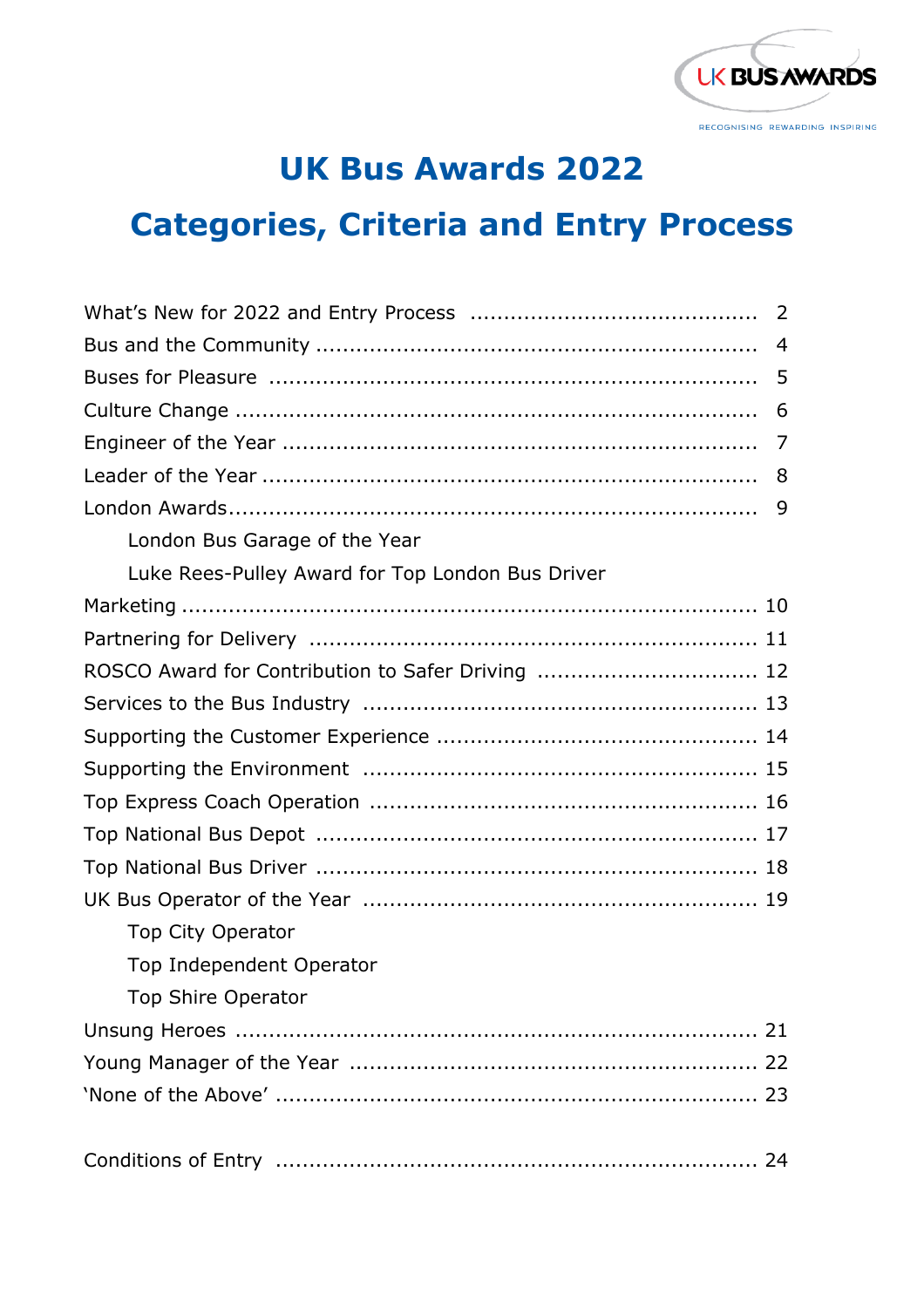

## **What's New for 2022 and Entry Process**

Feedback from entrants in the 2021 competition was that sending a short e-mail instead of completing detailed entry forms was very much appreciated, so we are trying that approach again for this year's competition. Some categories will require the inclusion of certain information, so please refer to the relevant category to make sure that you have included the information necessary for judging. Mystery travelling will return this year.

#### **New and amended categories**

The categories are under constant review and vary to be up to date and relevant, reflecting the direction of the bus industry. The 'None of the Above' category proved to be very popular last year so will be included in this year's competition. Additionally:

#### **New categories**

- Buses for Pleasure
- Partnering for Delivery
- Supporting the Environment
- Supporting the Customer Experience
- Top Express Coach Operation moved from the UK Coach Awards

#### **Categories returning from 2019**

- Bus and the Community
- Engineer of the Year check revised entry criteria
- Leader of the Year check revised entry criteria
- Marketing check revised entry criteria
- ROSCO Award for Contribution to Safer Driving
- UK Bus Operator of the Year:
	- Top City Operator check revised entry criteria
	- Top Independent Operator check revised entry criteria
	- Top Shire Operator check revised entry criteria
- Young Manager of the Year check revised entry criteria

#### **'Fast and Easy' entry**

There are no entry forms. Instead please write an e-mail of between 300 and 500 words describing your project, scheme, employee, company or organisation and why the entry should win. Make the subject line of your e-mail the category you want to enter and we'll pick up your contact information from your e-mail signature. Attach three pictures of the person or something visual that best illustrates your project or scheme. See the How to enter section below for more information.

#### **What happens next**

Judging and mystery travelling will take place in August and September. Finalists will be announced online in October and the winners at the in-person presentation ceremony on Tuesday 15th November at Troxy in London.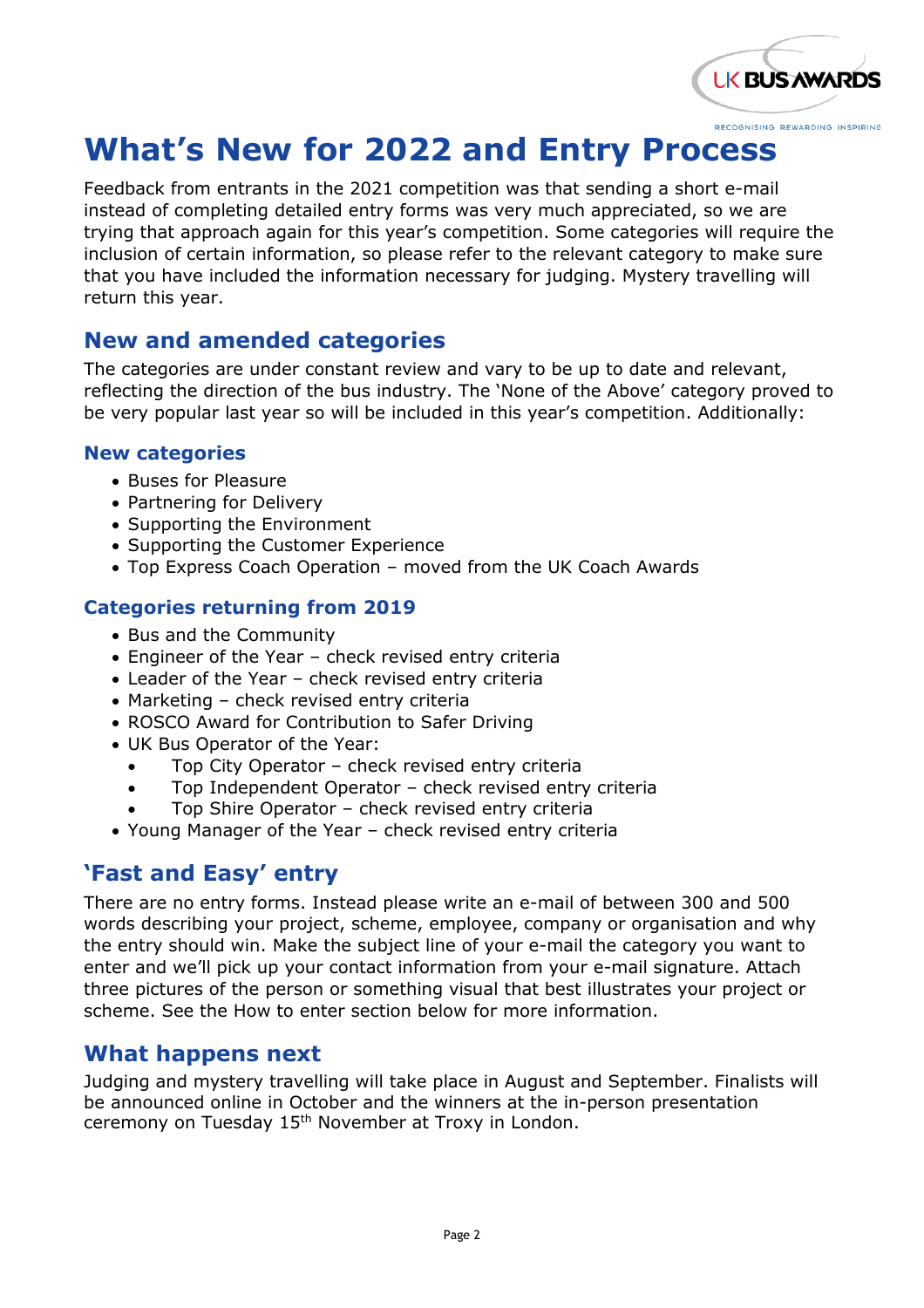

#### **How to enter**

- Write an e-mail of between 300 and 500 words describing the person / project / organisation and why he / she / it should win. Please read the description of the category and what the judges are looking for. Some categories require certain information to be sent in the e-mail, which is not included in the word count.
- Make the subject line the name of the category.
- Attach three pictures of the person or something that illustrates your entry. Do not send long documents, media files or presentations.
- Send the e-mail to [enter@ukbusawards.org.uk](mailto:enter@ukbusawards.org.uk) by 5pm on Friday 29<sup>th</sup> July.

You can enter as many times as you like. Entries cover the period from September 2021 until the closing date.

If very relevant to your entry, you can include links to a small number of videos or news stories on websites, but links to supporting documents or presentations will not be viewed. You may be contacted for additional information to assist the judging process.

You will not be penalised for going slightly over the word count, but excessively long entries may be disqualified. We want to make this a 'fast and easy' entry process for all!

#### **Any questions?**

E-mail: [admin@ukbusawards.org.uk](mailto:admin@ukbusawards.org.uk) Telephone: 0330 010 3450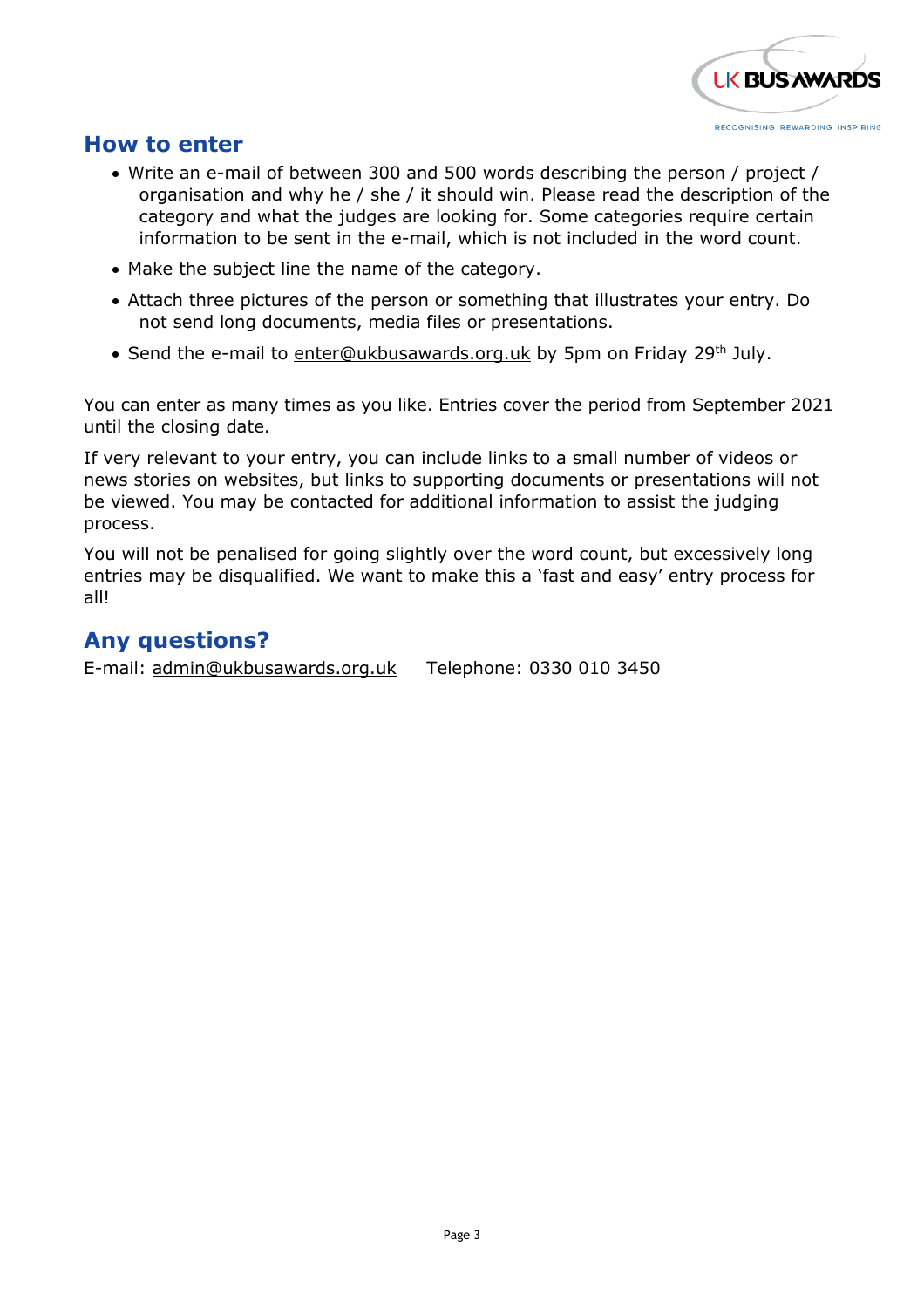

### **Bus and the Community**

This award is designed to recognise and reward a scheme, project or other activity which has provided benefits to the community in which the bus company operates. We're looking for nominations which place the bus industry (in its widest sense) at the heart of the local community in the area served, having achieved one or more of the following:

- raised funds for a local charitable project
- helped the local community to achieve an objective of its own, examples of which could include:
	- fund-raising
	- provision of community facilities
	- other means to make life better for one or more groups of people in the community.
- provided demonstrable benefits to the staff or team and/or for their employers.

We welcome nominations from, or about, depots where staff have worked together, or from smaller teams of staff or exceptional individuals.

#### **Judging criteria**

The judges will be looking for entries that demonstrate that the bus operator has placed itself at the heart of its local community. Successful entries will show how staff have undertaken a scheme, project or other activity to benefit the community and the benefits it has brought to local people.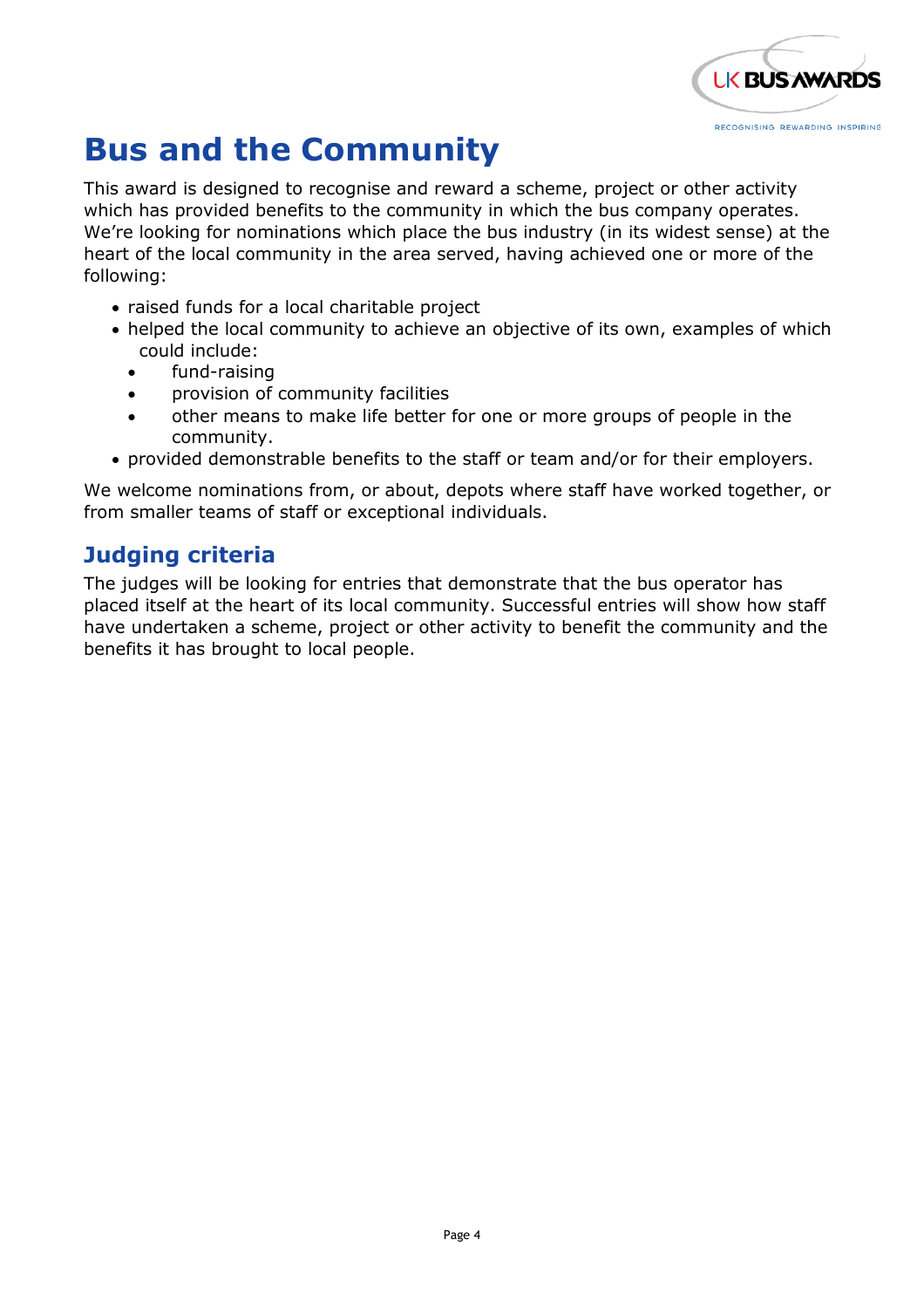

### **Buses for Pleasure**

The increase in the number of people taking holidays in the UK, together with more emphasis on green travel, has brought opportunities for bus operators to run services linking visitor attractions and tourist honey pot areas with accommodation, parking areas and other transport networks. Buses for Pleasure recognises schemes that encourage the use of registered local bus services by visitors within an area, town or city, or travelling to one or more visitor attractions.

Such services can achieve significant modal shift from the car, and ease congestion and pollution in places that receive large numbers of seasonal visitors. The additional revenue gained from busy summer services can also sustain an otherwise uneconomic service in the quieter winter months for local residents.

Bus operators can partner with visitor attractions, accommodation providers and other transport operators - such as ferry and train companies - creating joint marketing and ticketing opportunities. They can also promote services through destination management organisations and other bodies responsible for the promotion and care of an area.

#### **Judging criteria**

The judges will be looking for innovation, partnerships, modal shift, how well the services have been promoted, and the consequent number of passengers carried. They will also consider to what extent the service creates a positive impression of travel by bus to visitors who may not otherwise be bus users, and opportunities for expansion and improvements in the future. Benefits the service has brought to the local community and local businesses will also be noted.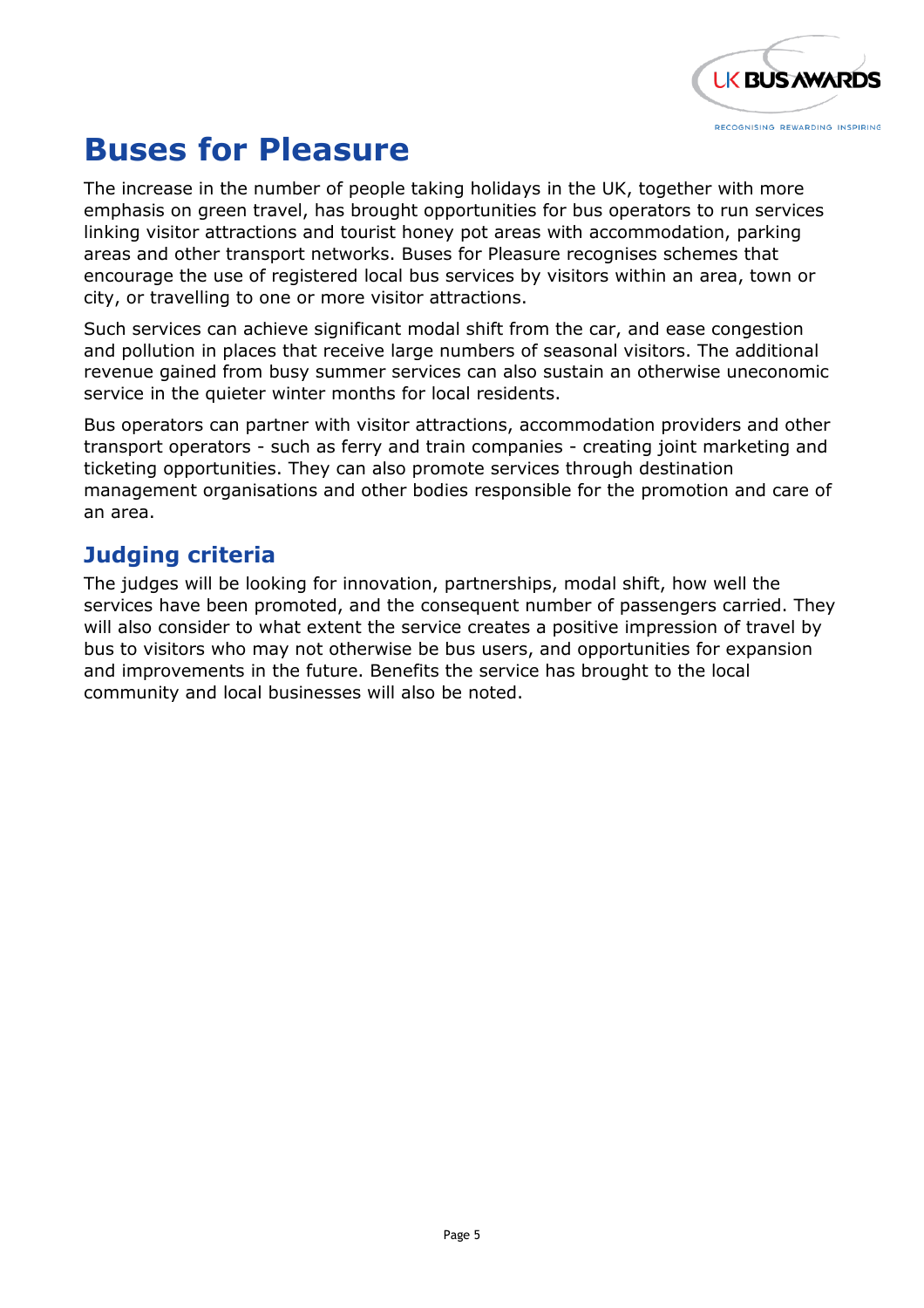

# **Culture Change**

The general environment for bus companies has been changing rapidly for some years. Customers have come to expect the high standards of service which they find elsewhere and so the traditional skills in bus companies of providing reliable operations and properly maintained buses, crucial though they are, brings businesses to the starting grid and not much further on. Increasingly bus companies must change the way they work to match up operational excellence with innovation and fresh ideas created and brought to life by engaged, motivated and fully trained employees.

The Culture Change award is intended to recognise particular efforts to change the outlook of a whole company towards the way it has done things traditionally. This may include:

- initiatives to improve the business and the way it works such as team building, breaking down silos, awareness of internal customers and working smarter
- programmes designed to change the way customers perceive the business and hence their enthusiasm to use its services - customer care training and campaigns to influence attitudes would be examples
- specific measures to reduce costs or improve revenue without compromising service delivery, such as accident reduction schemes and effective ways for all employees to identify opportunities, highlight waste and be listened to
- employee development programmes
- any other initiatives and/or practices designed to engender employee engagement and better working.

#### **Judging criteria**

The judges will be looking for entries that clearly set out the aims of the initiative or project, which groups of employees it covered and how it was delivered, including how far the aims were achieved. They will consider the timescales over which the project is being delivered alongside the size of organisation and number of people involved. All projects, big or small, are of interest and the judges will weigh up the degrees of challenge with the actual outcomes in arriving at their decision.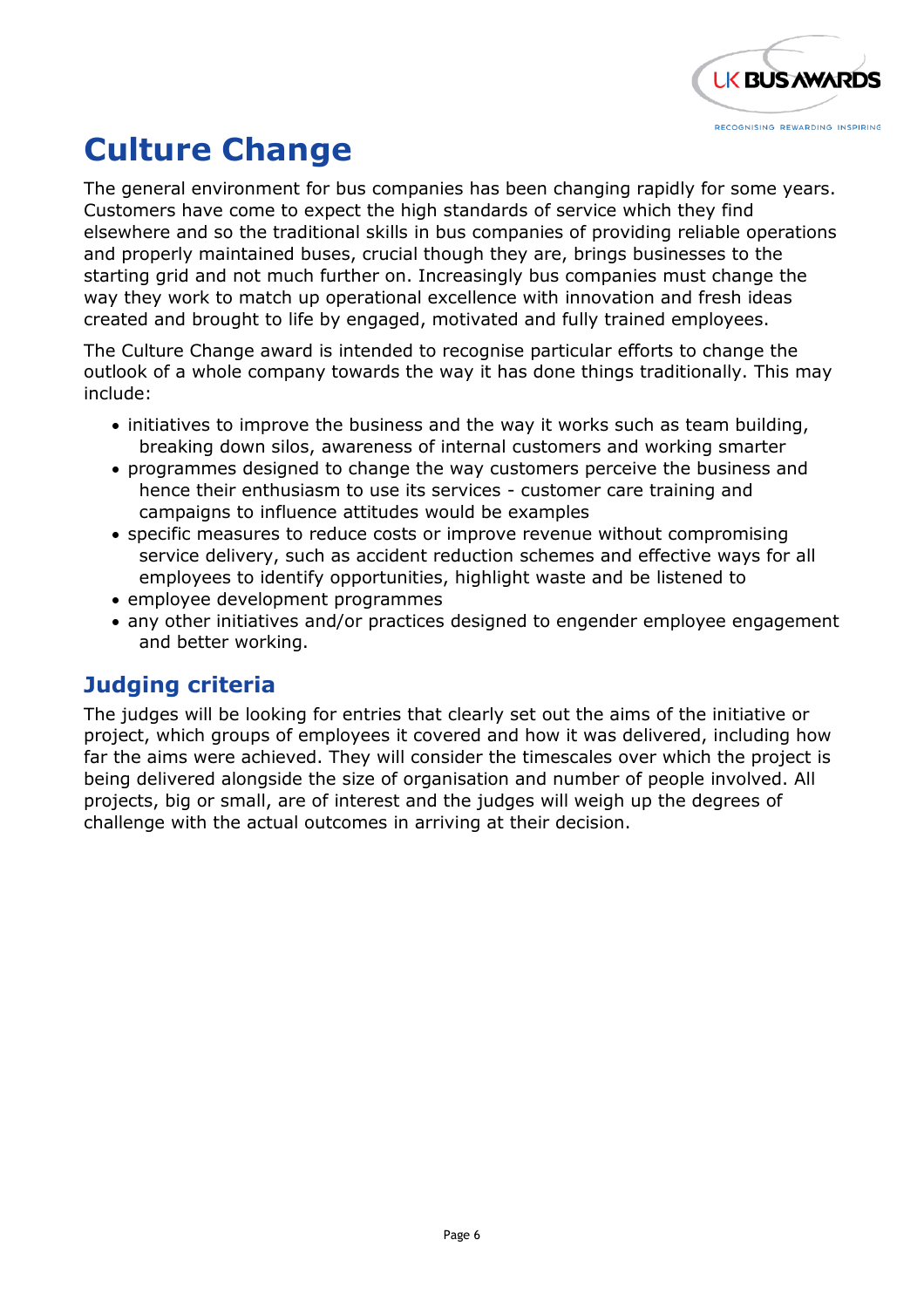

## **Engineer of the Year**

This award is designed to recognise, reward and inspire management talent in the engineering disciplines of the UK bus industry. It's open to all people employed at, or above, the supervisory grade in the engineering function of bus operation, maintenance or manufacturing companies or organisations, for a continuous period of not less than twelve months at the closing date of the competition.

Self-nomination is not appropriate for this category.

#### **Judging criteria**

The judges will be looking for entries that demonstrate an ability to manage complex tasks, people and processes, effective communication skills and a commitment to mentoring or other leadership activities. They will also consider a candidate's ability to perform to a budget and to deliver measurable outputs.

Short-listed finalists may, at the discretion of the judges, be invited for a discussion with the judges and be asked to give a ten minute presentation on a topic of their choosing relevant to their work. Finalists can choose to attend in person or virtually.

#### **You must include**

- specified vehicle availability targets
- specified PSV test targets
- numbers of roadside prohibitions or defect notices.

You must also confirm in the entry e-mail that the person being nominated has given their consent to being entered and that they meet the criteria set out in the description of the category. These confirmations will not be included in the word count for the entry.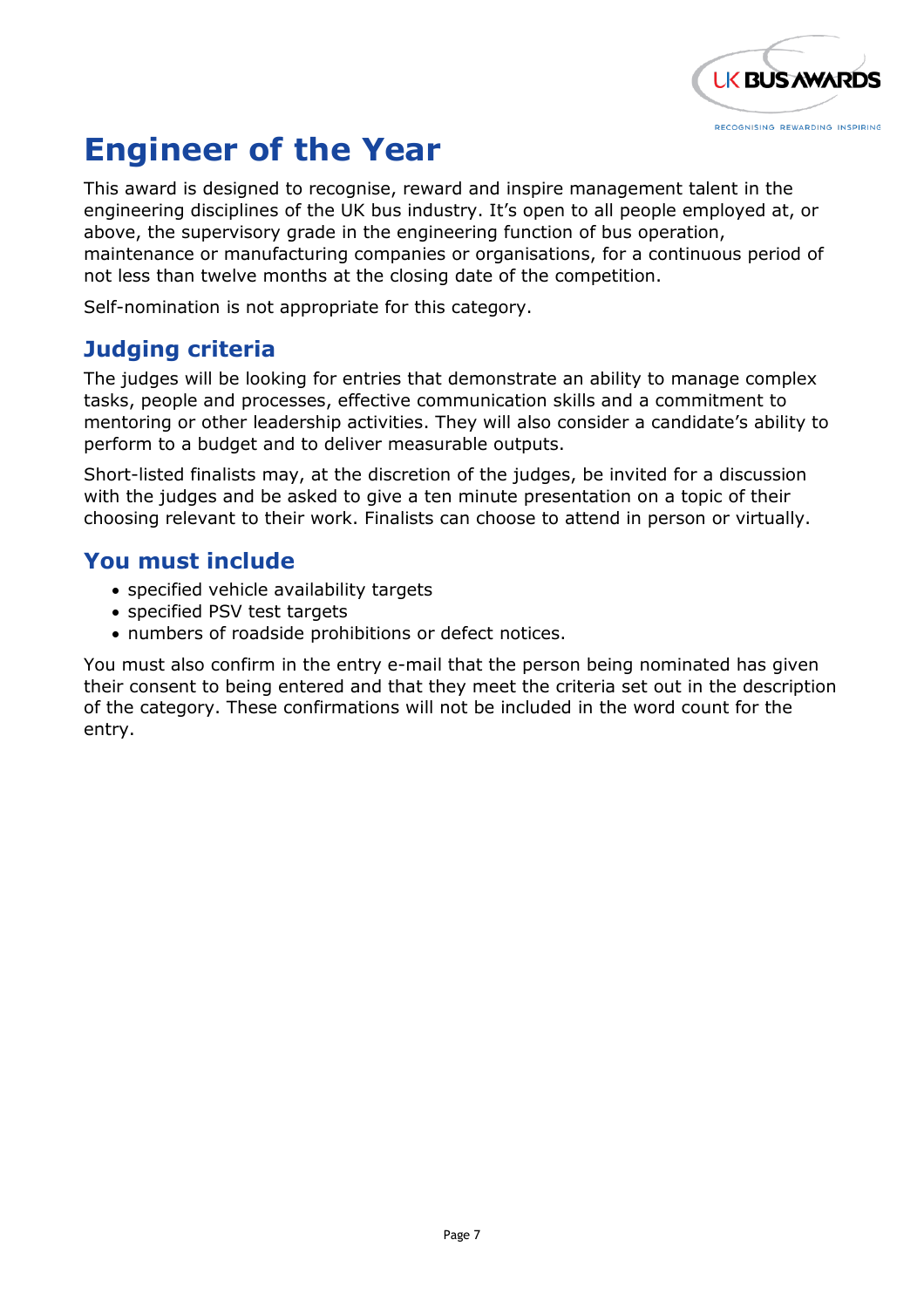

### **Leader of the Year**

This award is designed to recognise and reward outstanding performance in middle or senior management in the UK bus industry. The category is open to middle and senior managers who have worked in their current capacity for a continuous period of not less than twelve months at the closing date of the competition. The should:

- lead an organisation, department or major business unit in a professional capacity, or
- operate their own business employing more than five people, or
- work in a transport authority, government department or quasi non-governmental organisation with functional responsibility for more than five staff.

Self-nomination is not appropriate for this category. The consent of the person nominated must be obtained to their name being put forward.

### **Judging criteria**

The judges will consider the context in which the individual is operating and the challenges they have met and overcome. High scoring entries will demonstrate that the nominee has:

- a commitment to ethical behaviour, respecting diversity and delivery of organisational objectives
- an appetite for continuous learning
- a commitment to support staff and colleagues with help, advice and mentoring
- an ability to use their own initiative in order to get the job done
- a willingness to question and to use a critical eye
- a track record of innovation or adoption of new ideas
- an ability to identify and focus on the key issues in a problem or situation
- a forward-looking approach which enables the nominee to foresee future opportunities and problems even if these have not yet have become obvious
- a capacity to exercising judgment in decision-making making the right decision and sticking to it.

Short-listed finalists may, at the discretion of the judges, be invited for a discussion with the judges and be asked to give a ten minute presentation on the role of their organisation in the community and the wider transport market, or a topic of their choosing relevant to bus industry. Finalists can choose to attend in person or virtually.

#### **You must include**

You must confirm in the entry e-mail that the person being nominated has given their consent to being entered and that they meet the criteria set out in the description of the category. These confirmations will not be included in the word count for the entry.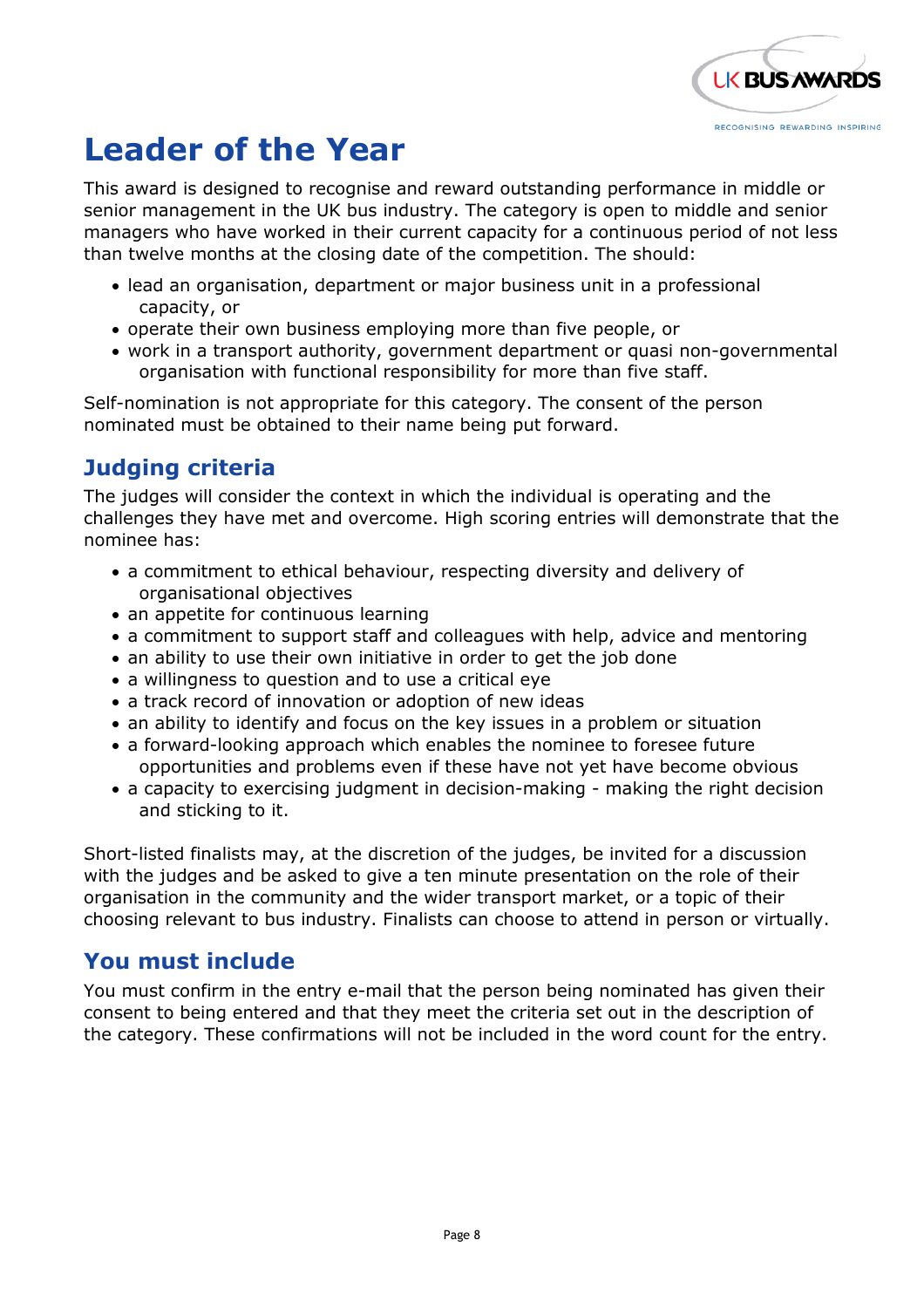

## **London Bus Garage of the Year**

This Award is open to garages that operate buses on contract to TfL. Performance and monitoring data will be used by TfL London Buses to compile a short-list of garages reaching high levels of recorded performance, which includes:

- Driver Quality Monitoring (driving standards)
- Customer Experience Survey (mystery shopping)
- lost mileage
- EWTs and % On Time (reliability figures)
- engineering standards
- levels of public complaints

Each short-listed garage will be challenged to submit its own assessment of its achievements, emphasising the impact of local initiatives on customer service, staff well-being and the communities served.

\* Closing date for London awards is slightly later. Date to be confirmed.

### **Luke Rees-Pulley Award for Top London Bus Driver**

This Award is presented to the London bus driver who has best demonstrated excellent performance from the customer perspective in the twelve-month period up to the closing date.

All London bus garages are eligible to submit nominations for their best-performing drivers based on:

- public commendations
- CES (mystery shopping) assessments
- DQM (driving standards) assessments external or internal if external not available
- accident record

If necessary other areas of performance, including discipline and attendance, will be considered.

The winner of the Top London Bus Driver prize will be the individual who best represents the customer's ideal; a driver who is friendly, helpful, conscientious and mindful of passengers' safety, comfort and well-being – in short, a true professional and worthy ambassador for the job.

\* Closing date for London awards is slightly later. Date to be confirmed.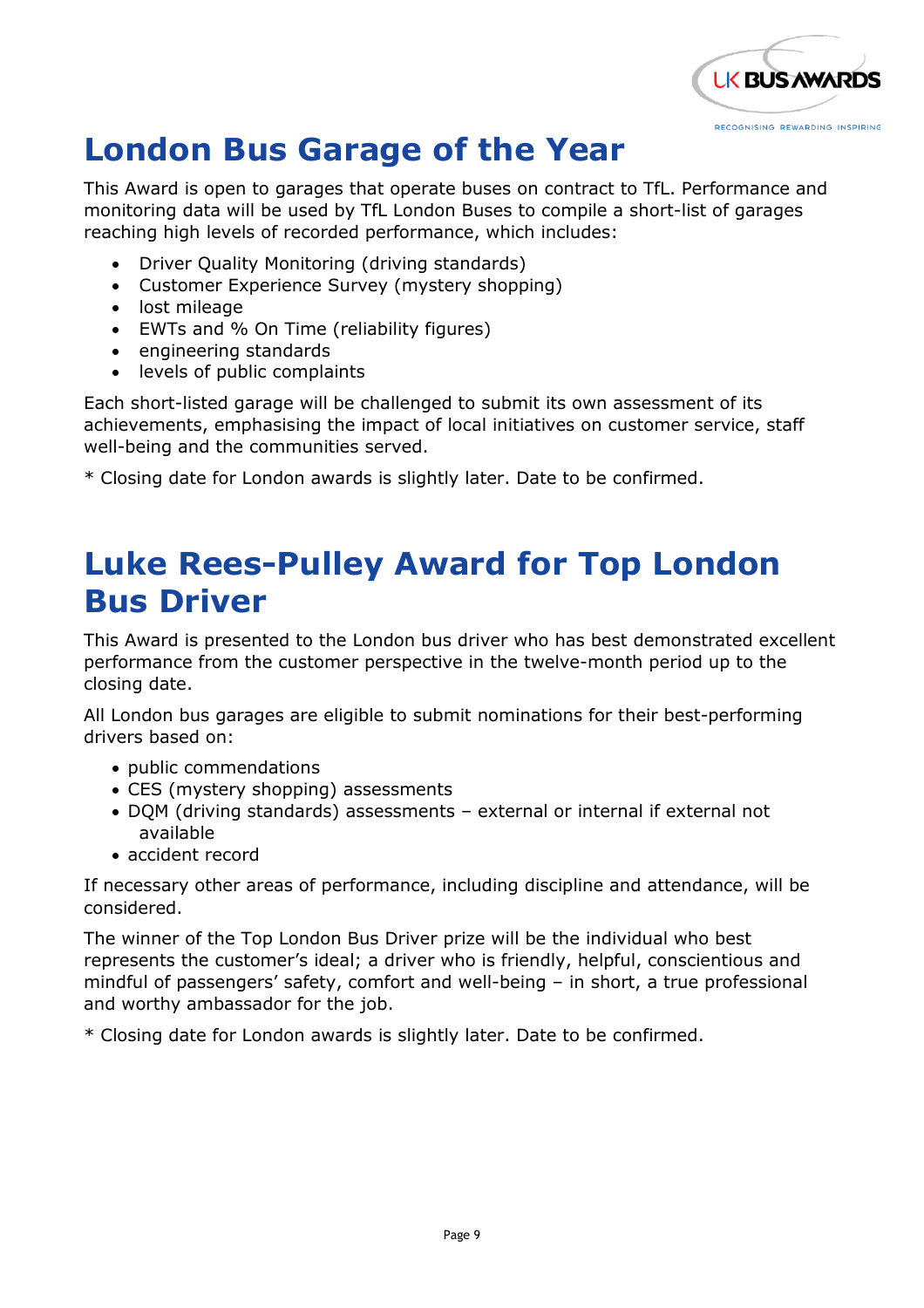

### **Marketing**

This award recognises marketing excellence through particular campaigns and initiatives which demonstrate flair, imagination and original approaches that lead to demonstrable outputs. As such entrants should include before and after comparisons or some other way to bear out the effectiveness of the marketing activity.

The activity might may be a short duration initiative or be part of a sustained campaign to change attitudes towards bus travel and to win new custom. Entries are welcomed from bus operators, local authorities, and any other organisation that markets bus travel.

#### **Judging criteria**

The judges will consider the scope and level of difficulty of the activity along with its effectiveness, especially in terms of increased customer numbers. They will also consider how innovative and imaginative the scheme was, and any scope for continuation and expansion in the future.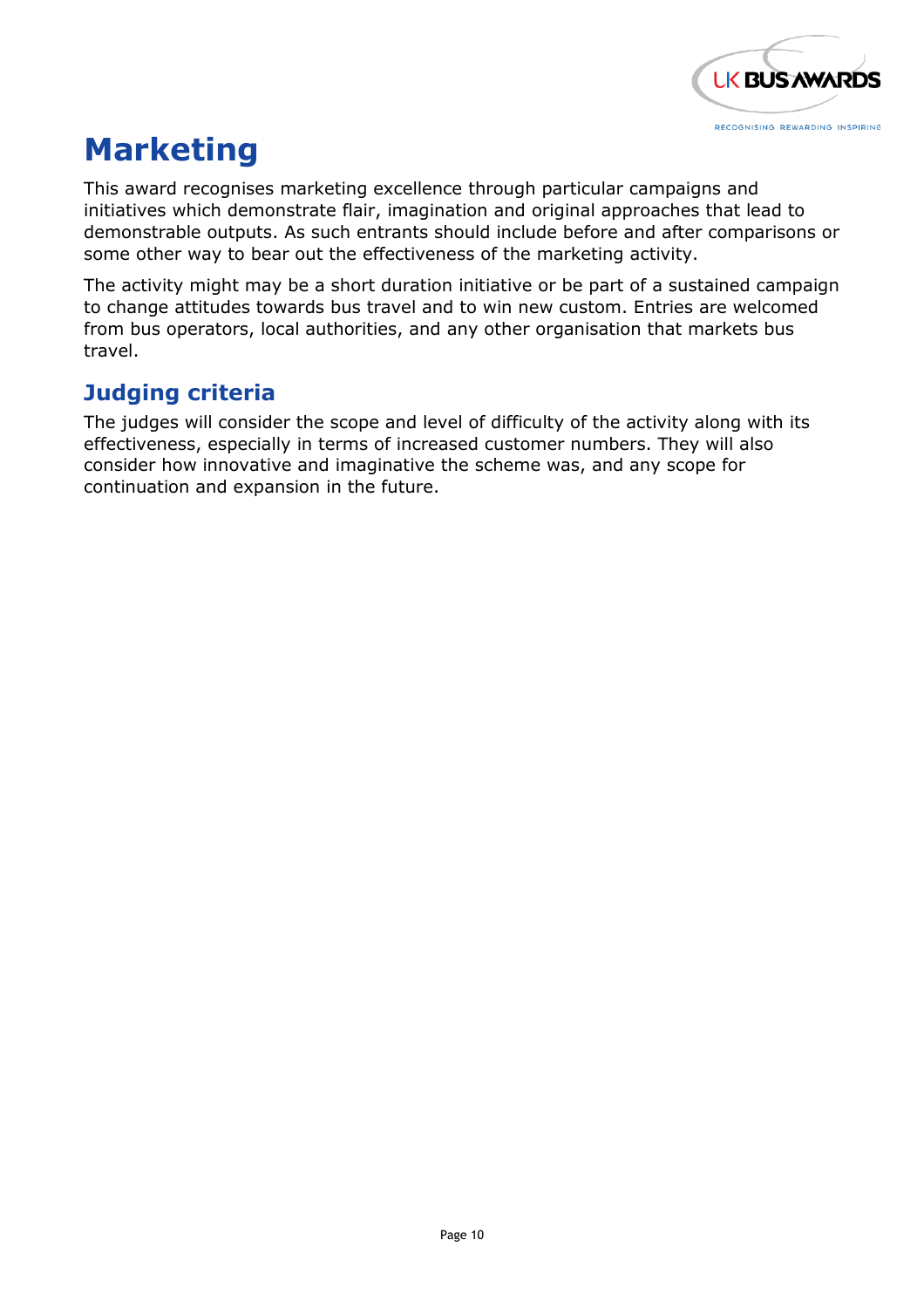

## **Partnering for Delivery**

#### **The Peter Huntley Memorial Award**

The importance of partnerships in the bus industry has steadily increased in recent years, especially with local authorities. This category is designed to recognise and reward initiatives, projects or innovations which add value to, or improve the attractiveness and effectiveness of, buses or bus services through partnerships with other organisations.

Such organisations might be public, private or voluntary sector bodies, other transport operators and manufacturers or other suppliers. Entries are welcomed from any of these organisations.

Entrants will need to describe the nature of the improvement being delivered and show how each partner contributed to it. It's also useful to include whether this is a one-off or ongoing arrangement, and any plans for the future.

#### **Judging criteria**

The judges will be looking for entries that demonstrate the effectiveness of the partnership in delivering measurable results that benefit existing and/or potential bus users. They will also consider the number of partners involved and the potential for what further enhancements the partnership could deliver, as well as how it might provide a model for similar schemes elsewhere.

This category is dedicated to the memory of Peter Huntley, former MD of Go North East and co-founder of the T.A.S. Partnership.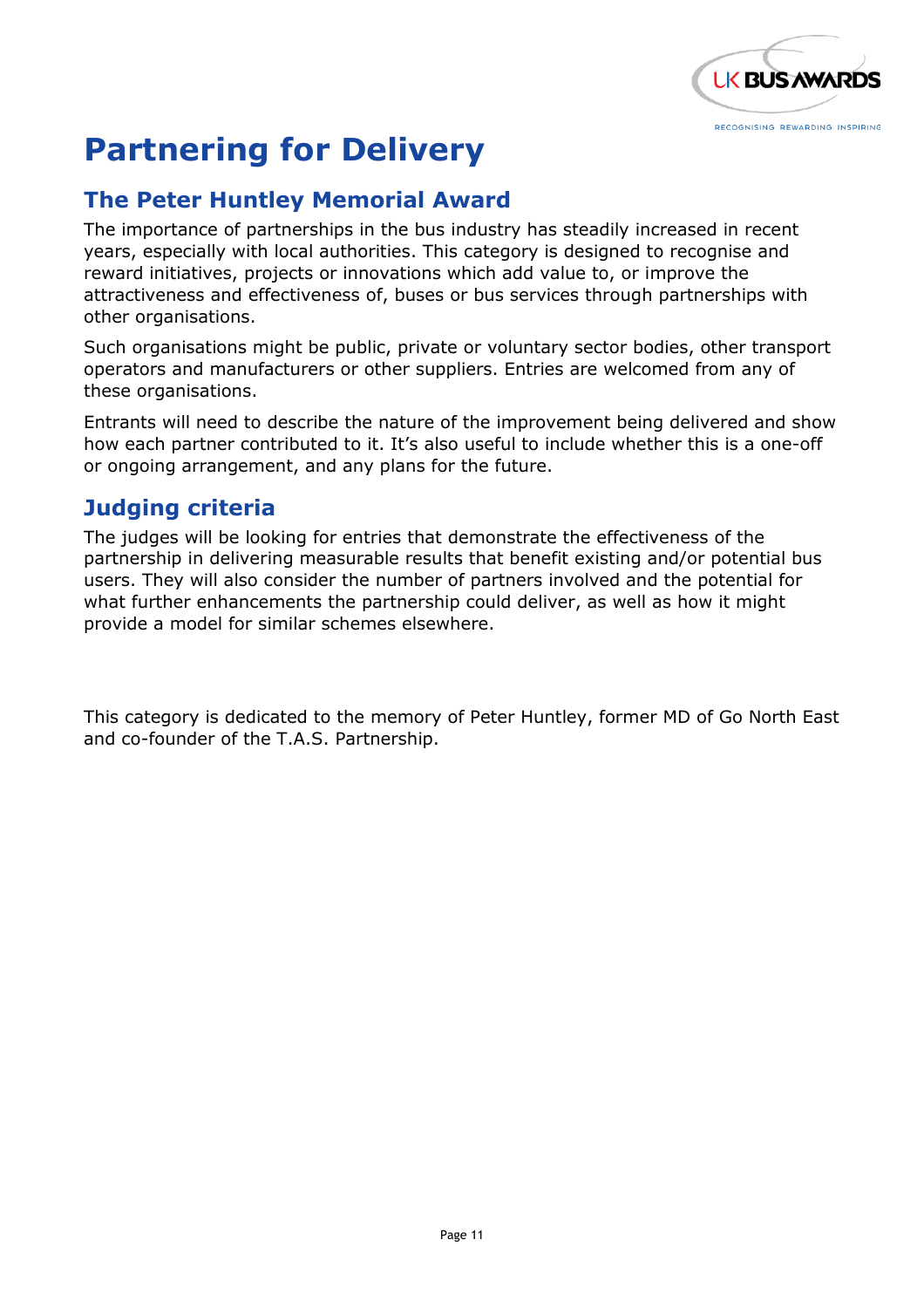

## **ROSCO Award for Contribution to Safer Driving**

This award will go to the organisation, operator or employee who, in the opinion of the judges, has made the biggest contribution towards safety and safe driving during the past year. There are many schemes, initiatives, pieces of technology, and improvements to vehicles and their operating and maintenance environments that could be recognised in this category. The criteria has been left deliberately wide to encourage a varied range of entries.

#### **Judging criteria**

The judges will be looking for schemes that clearly identify the risk and provide evidence of the improvement to safer driving. They will also consider how sustainable the results are and how the scheme might be applied to safer driving throughout the industry.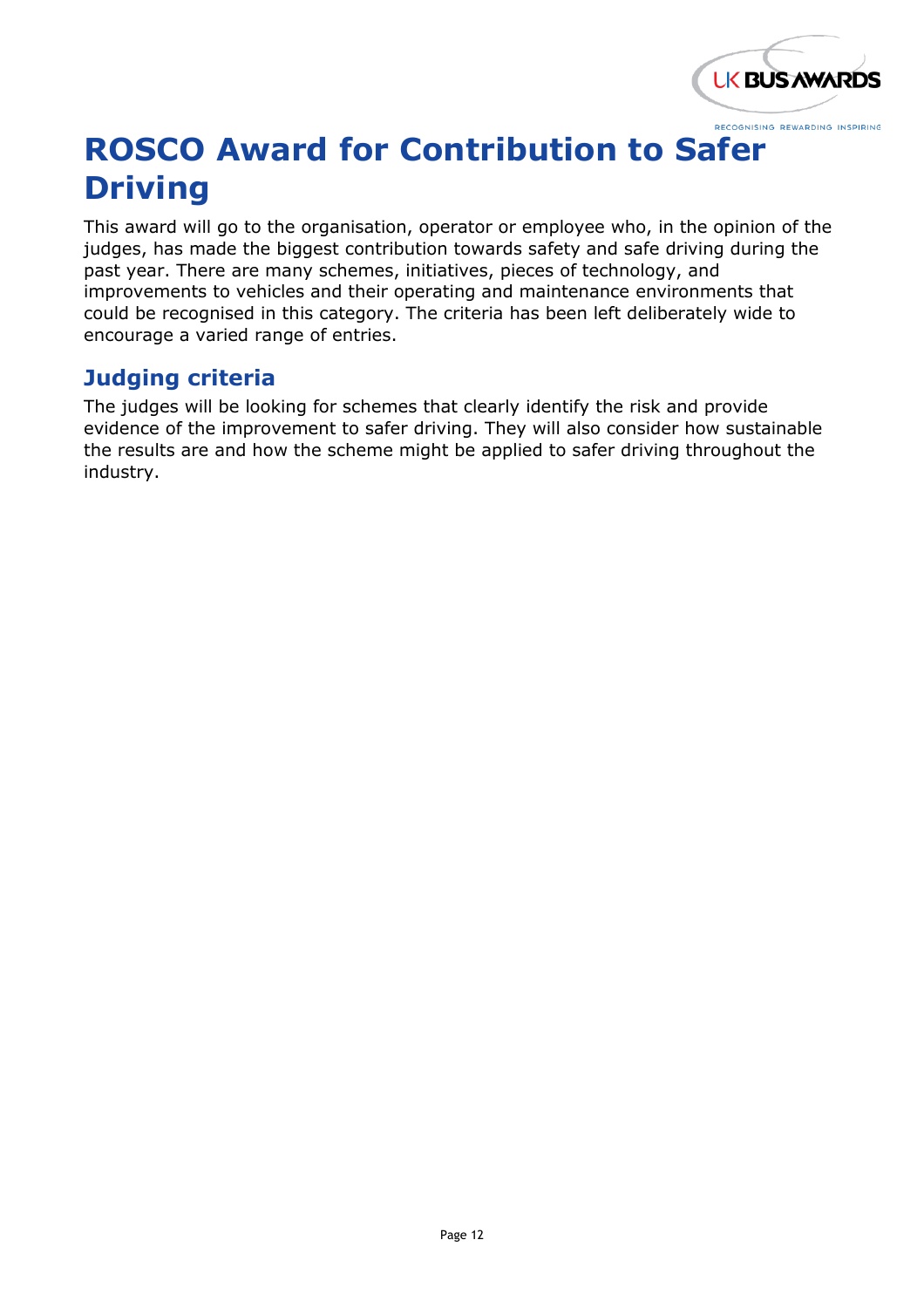

### **Services to the Bus Industry**

The Award for Services to the Bus Industry recognises a significant and sustained contribution to the success of the industry by an individual who has consistently gone beyond the call of normal duty to improve and promote the bus industry for its users or the wider community over a period of years. This means that the recipient is likely to hold/have held a fairly senior position in the industry. Self-nomination is not appropriate.

Nominations for this category should include a brief description of why the nominee should win and include what the nominee has done for the wider bus industry.

#### **Judging criteria**

This award is made by the UKBA Management Committee which will assess the nominee's length of service and record of achievement. It will also consider what their contribution has been to the wider bus industry, over and above the organisations they have worked for during their career.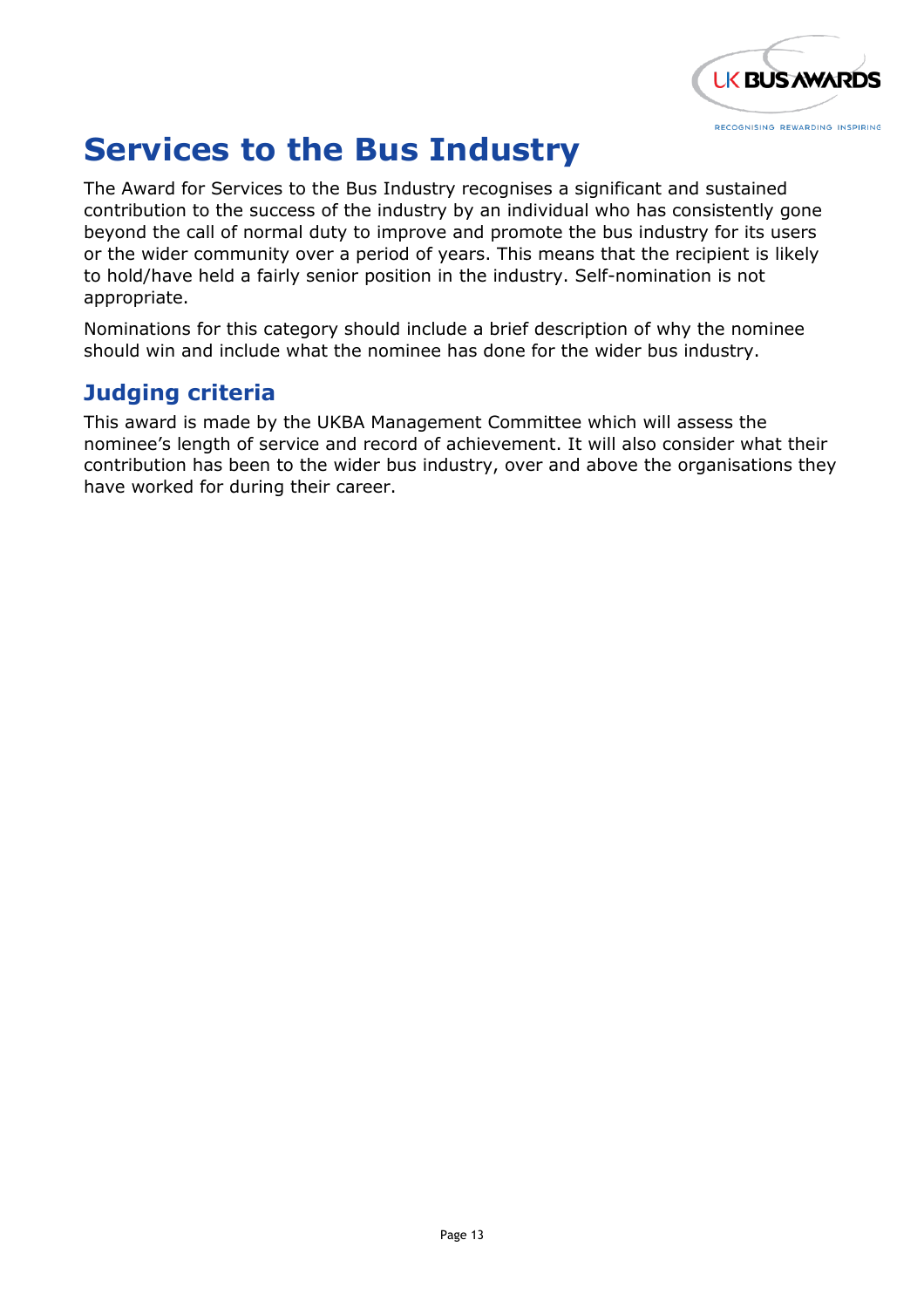

### **Supporting the Customer Experience**

Since customer numbers dropped during the pandemic, it's more important than ever for bus operators to retain their existing customers and attract new ones. Bus companies need to up their game with services that will appeal to existing and new customers, especially non-bus users.

This category is designed to recognise and reward projects, schemes and facilities that enhance the customer experience and improve the perception of bus travel. Examples include; facilities onboard the bus, innovative ticketing and payment solutions, provision of information (in various forms), a piece of tech, and a change that improves service reliability. The criteria is left deliberately wide to encourage a varied range of entries.

#### **Judging criteria**

The judges will be looking for entries that demonstrate a clear benefit to customers, and show how the enhancement has retained or increased customer numbers. They will also be looking for schemes that have brought new customers to the bus and achieved modal shift.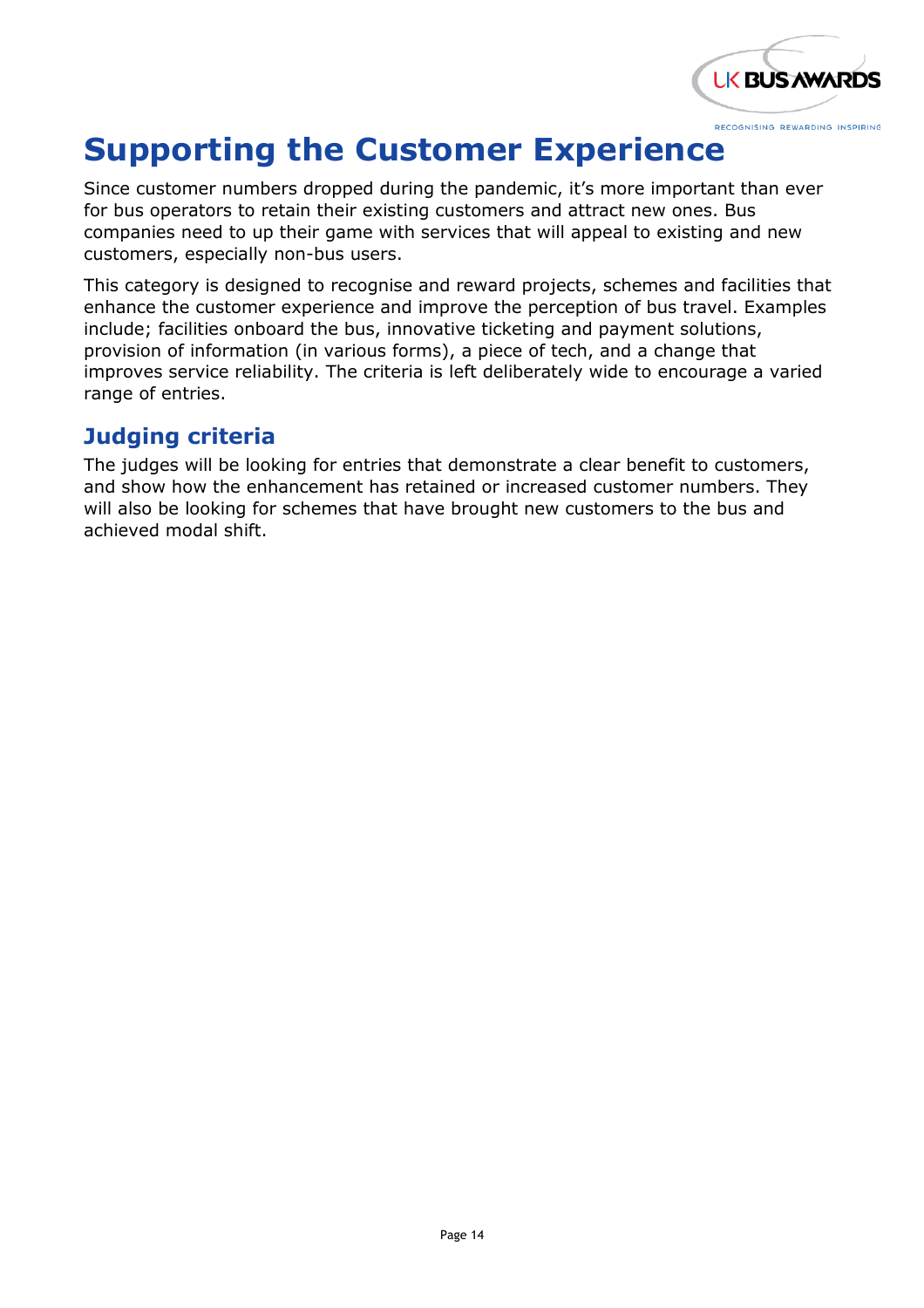

### **Supporting the Environment**

To succeed in this category, a bus operator, public transport authority, manufacturer or other supplier, must demonstrate how their efforts are supporting the environment. This could be further improving the environmental credentials of the bus or improving the environment in which buses operate. Such improvements might be reductions in noise levels and vehicle emissions, improvements in air quality and energy efficiency (in vehicles and premises) and a reduction in waste, alongside waste management policies.

#### **Judging criteria**

The judges will be looking for entries that can provide evidence of their environmental impact. They will assess the size of the impact and consider how the improvements might be delivered across the industry. The judges will also consider how innovative the changes are, absolutely and within the bus industry.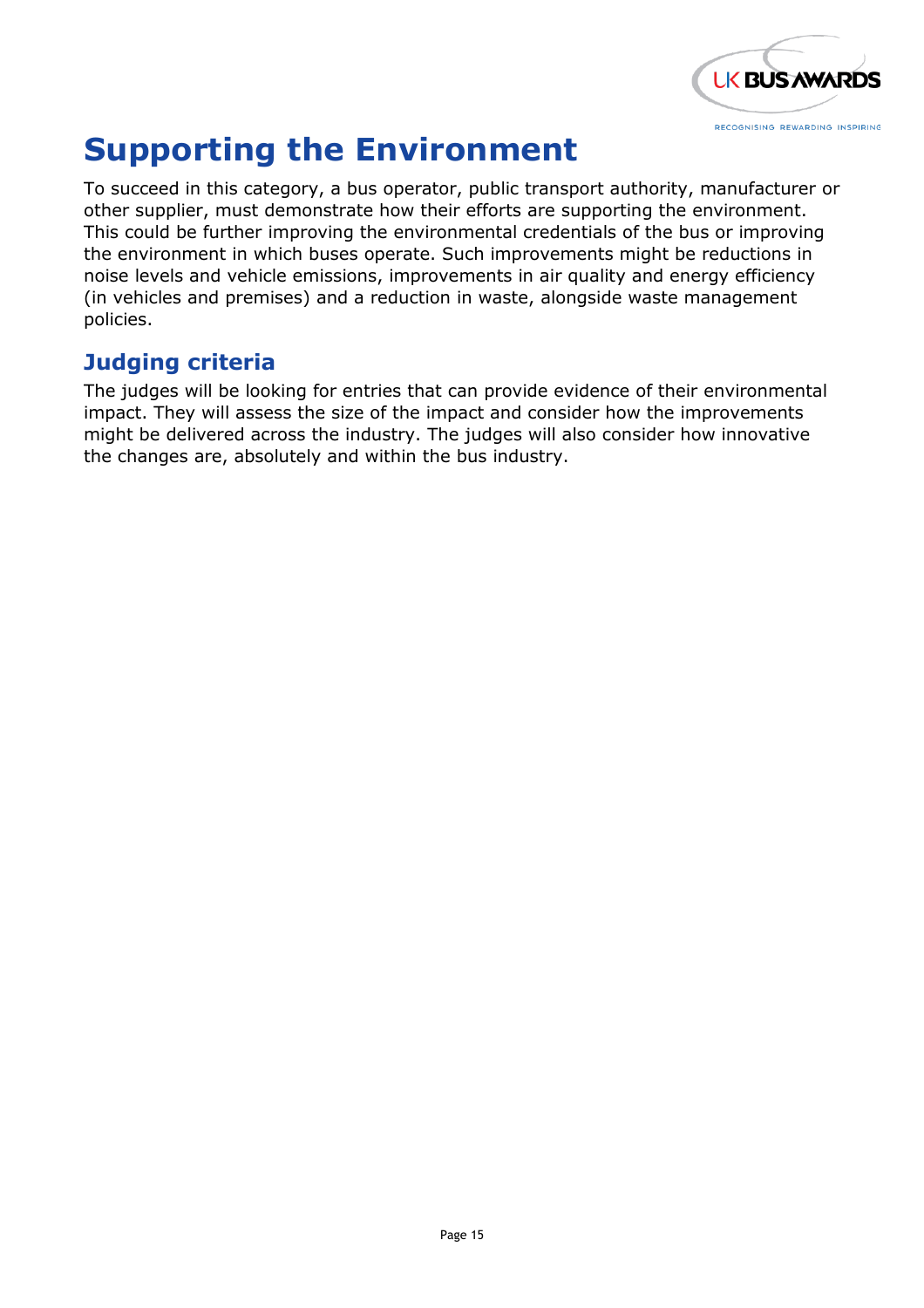

# **Top Express Coach Operation**

Scheduled express coach services are an integral part of our transport system, alongside local bus services and the rail network. The winner of this category will demonstrate consistently excellent customer service, using vehicles of a high standard, and maintaining high operational and engineering practises. Priority will be given to the health and safety of passengers and staff through comprehensive risk management, and investment in fleet and operating staff. A successful operation will form effective partnerships, identify with and respond to the markets it serves, and continually strive to sustain and grow its market - especially important since the pandemic.

This category is open to operators of services on their own account or who contract to others. A particular operation - usually a single route or small collection of related routes - should be nominated rather, than a named operator of several different routes.

### **Judging criteria**

The judges will be looking for an operation which can demonstrably delight customers and which has successfully brought existing customers back since the pandemic, as well as attracting new customers. They will be looking for evidence of high operational and customer service standards as well as effective marketing and partnerships where appropriate.

Short-listed entries may be assessed by mystery travellers to measure the operator's standard of service.

### **You must include**

You must include the following information in the entry e-mail:

- percentage of pre-Covid-19 customer numbers currently being carried
- what has been done to encourage customers back to services since the pandemic
- how staffing levels have been managed
- PSV Annual Test pass rate (past 12 months)
- number of prohibitions/warnings (past 12 months).

The information provided will not be included in the word count for the entry. Please answer concisely.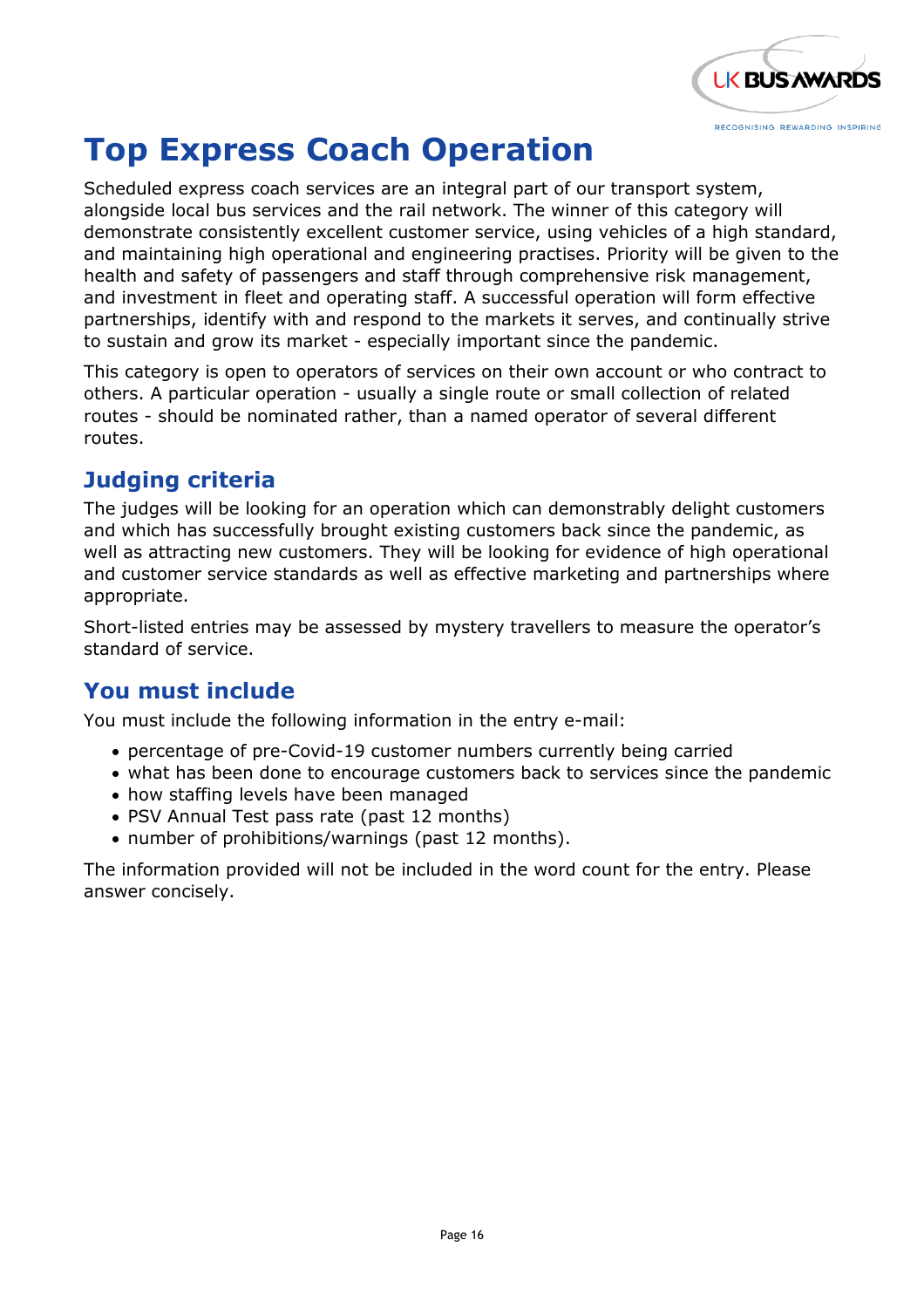

# **Top National Bus Depot**

This category is designed to recognise and reward excellence by a particular bus depot whose staff work together to deliver excellent services, maintaining high operational, safety and customer service standards, and which plays an active role in the community in which the depot serves.

For the purposes of this award, a bus depot is defined as an authorised operating base from which buses operate on local bus services outside London, and where vehicles are both stabled overnight and maintained. A depot must have an allocation of not less than ten vehicles with a minimum of 500,000 kilometres per year on registered local bus services. Additionally, the entered depot must represent less than 75% by mileage of the company's operation.

#### **Judging criteria**

The judges will be looking for evidence of a well-run and safe depot at the heart of the community which it serves. Service punctuality and well turned out vehicles will also be considered, alongside excellent employee relations and a good team spirit.

Short-listed depots may be subject to spot checks during the judging process and the routes they operate subject to mystery travelling to check on delivery standards.

#### **You must include**

You must include the following information in the entry e-mail:

- annual scheduled kilometres
- allocated fleet
- peak vehicle requirement
- number of platform staff employed
- number of maintenance staff employed
- number of administrative and management staff employed
- how staffing levels have been managed
- lost mileage (% of scheduled)
- punctuality (% of journeys on time)
- PSV Annual Test pass rate (past 12 months)
- number of prohibitions/warnings (past 12 months)
- number of complaints received.

The information provided will not be included in the word count for the entry. Please answer concisely.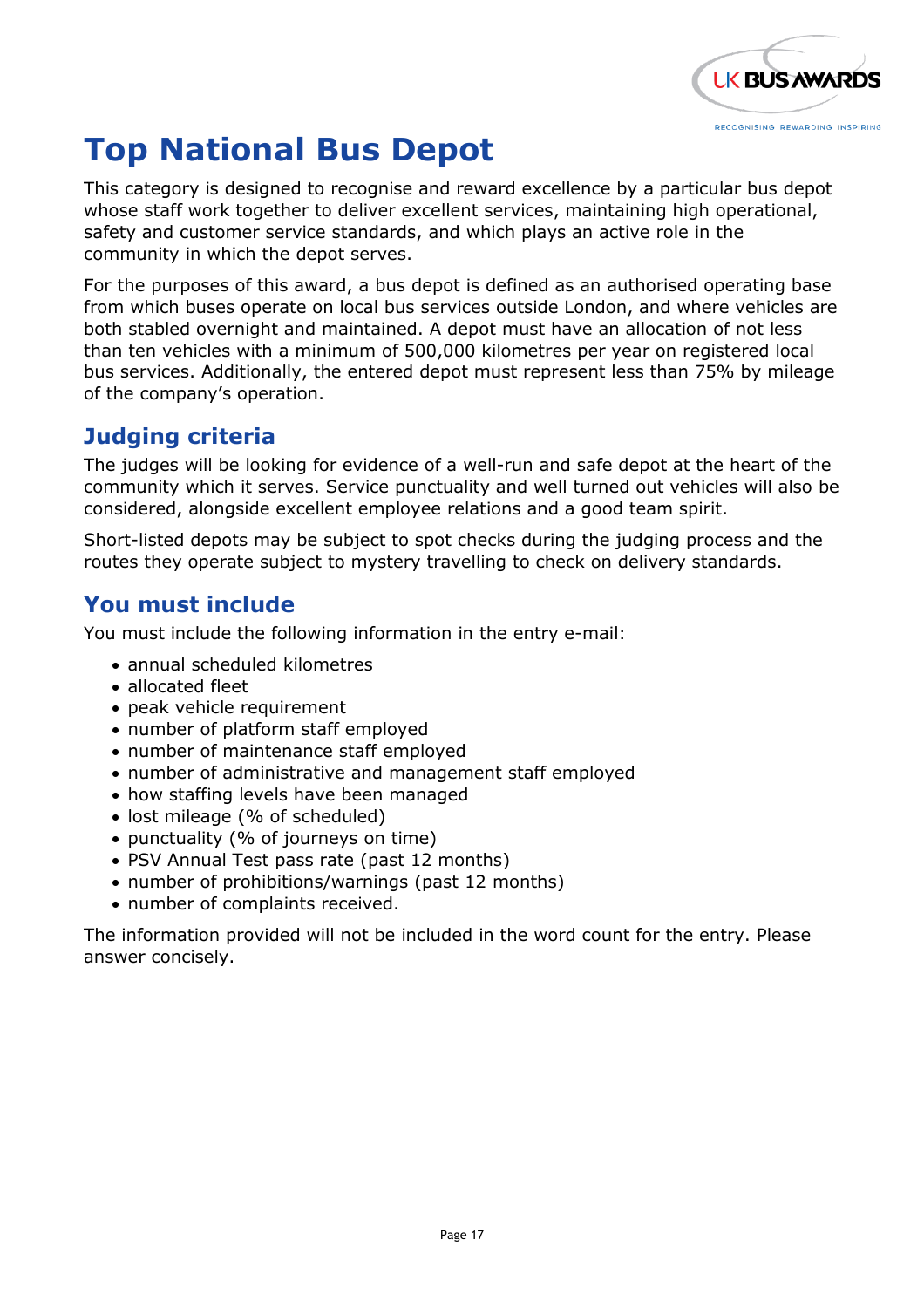

# **Top National Bus Driver**

#### **The Chris Moyes Memorial Award**

This Award is presented to the bus driver who has best demonstrated excellent performance from the customer perspective in the past twelve months.

To win the title of Top National Bus Driver, entrants need to go that extra mile to provide the customer's ideal; a driver who is friendly, helpful, conscientious and mindful of customers' comfort and well-being – in short, a true professional and worthy ambassador for the job.

Any licensed PCV driver in full-time employment on registered local bus services outside London, and who has been in continuous employment for the twelve months at the closing date of the competition, can be nominated.

Self-nomination is not appropriate for this category. The consent of the person nominated must be obtained to their name being put forward.

#### **Judging criteria**

The judges will be looking for evidence of an excellent driving and customer service record. They will consider the nominee's accident record and commendations from customers, mystery travellers and colleagues. This will be put together with the scores from our mystery travellers to determine the winner.

Short-listed drivers will be assessed by mystery travelling to check on delivery standards.

### **You must include**

You must confirm in the entry e-mail that the person being nominated has given their consent to being entered and that they meet the criteria set out in the description. You must also include the number, and type, of accidents in past three years. This information will not be included in the word count for the entry. Please answer concisely.

This category is dedicated to the memory of Chris Moyes, one of the founders and Chief Executive of the Go-Ahead Group.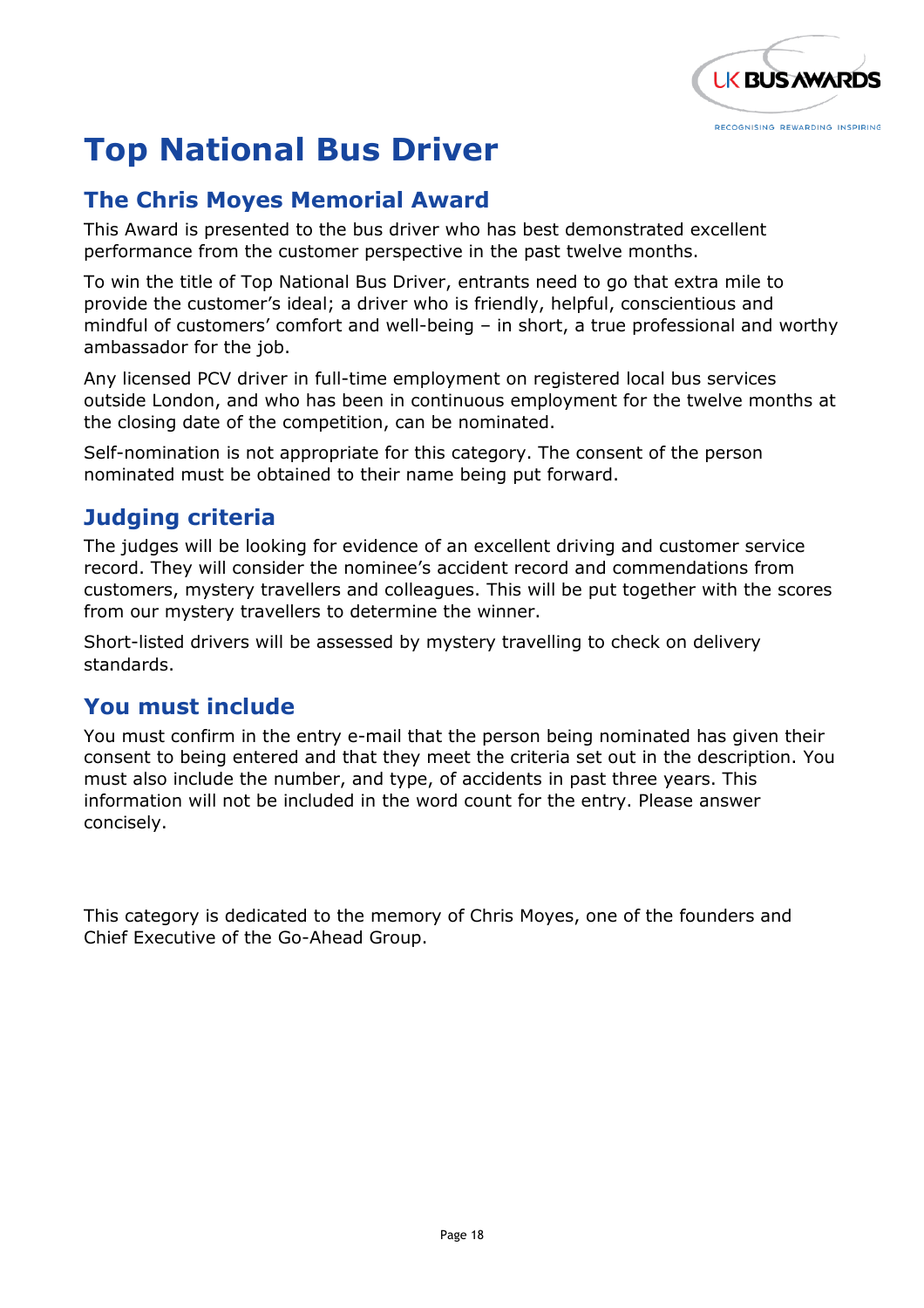

# **UK Bus Operator of the Year**

The bus operator awards are divided into three sub-categories, each of which carries a prize and title. The winners of each sub-category are then judged against each other for the overall title of UK Bus Operator of the Year.

The winners of these awards will demonstrate consistently high customer service and excellent service delivery. The judging criteria for each sub-category is the same.

### **Judging criteria**

The judges are looking for high quality bus operators which can demonstrate that they:

- have policies to make their services as accessible as possible to as wide a crosssection of the community as possible
- identify with, and respond to, the communities they serve
- always strive to sustain and grow the bus market
- invest in their fleet and staff
- are financially sound
- form effective partnerships, especially with local authorities
- maintain high operational and engineering standards
- are innovative
- give priority to the health and safety of staff and passengers through comprehensive risk management.

Additionally, this year the judges will be paying particular attention to what operators have done to encourage customers back onto the bus since the pandemic.

Mystery traveller assessments will be carried out on a selection of the services provided by the entrants that are short-listed for each of the Awards.

#### **You must include**

You must include the following information in the entry e-mail:

- proportion of pre-Covid-19 customer numbers currently being carried:
	- paying customers (%)
	- National Concessionary Travel Scheme (%)
- how staffing levels have been managed
- lost mileage (% of scheduled)
- punctuality (% of journeys on time)
- PSV Annual Test pass rate (past 12 months)
- number of prohibitions/warnings (past 12 months)
- number of complaints received.

The information provided will not be included in the word count for the entry. Please answer concisely.

The following page shows the criteria for each of the three sub-categories, each of which carries its own Award.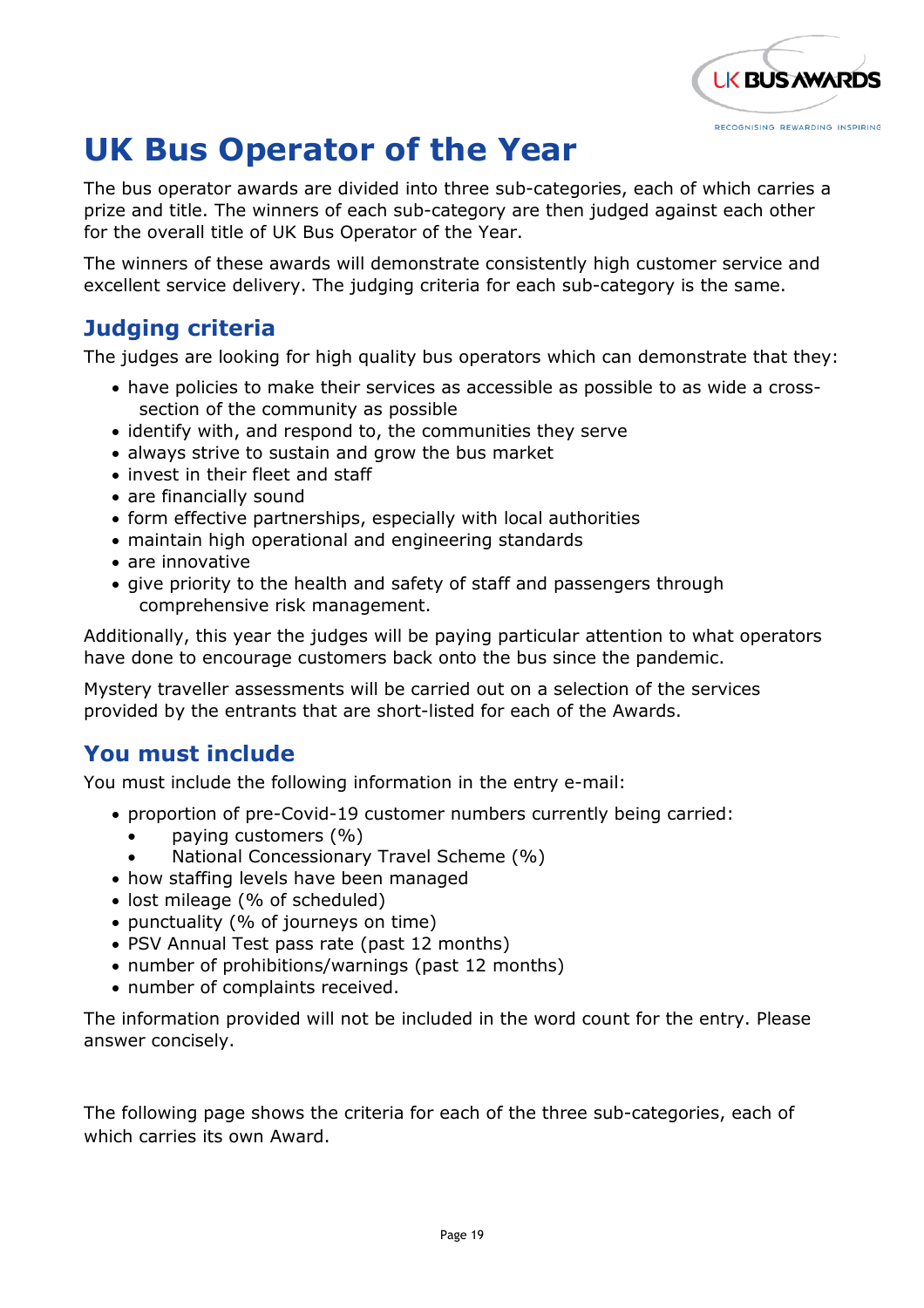

### **Top City Operator**

This Award is open to operators of registered local bus services based in, or operating wholly or mainly in:

- Greater London
- The PTE areas of:
	- Greater Manchester
	- **Merseyside**
	- South Yorkshire
- Tyne and Wear
- West Midlands
- West Yorkshire
- Other major cities or conurbations with populations of over 250,000 and a population density greater than 15,000 persons per hectare. These are:
	- Belfast
	- Brighton & Hove
	- **Bristol**
	- Cardiff
	- **Edinburgh**
	- Glasgow
- Kingston-upon-Hull
- Leicester
- Nottingham
- Plymouth
- Stoke-on-Trent.

# **Top Independent Operator**

This Award is open to operators of registered local bus services which are independently owned and with operators' ('O') licences for up to 100 vehicles. Judges will be flexible in accepting entries for otherwise eligible companies with larger numbers of discs within a margin of 10-15%.

In this context, 'independently owned' means not in the sole or majority ownership of a public limited company (plc), a local authority, or a holding company which owns three or more bus operating subsidiaries.

Subsidiaries of the public companies or holding companies should enter one of the categories for City or Shire Operators, as appropriate.

### **Top Shire Operator**

This Award is open to bus companies operating service networks wholly or mainly outside the major conurbations. Operators who are not subsidiaries of a group, or holding company owning three or more subsidiaries and who hold 'O' licences for fewer than 100 vehicles, are recommended to enter the Independent Operator category.

### **The Grand Prix: UK Bus Operator of the Year**

The winner of the UK Bus Operator of the Year will be selected from the highestscoring contestants of the City Operator, Independent Operator and Shire Operator Awards. Separate entries are therefore not sought for this category.

In selecting the overall winner, the UK Bus Operator of the Year, judges will consider the different circumstances of operators of varying sizes and operating terrains in reaching their overall conclusion. Mystery traveller assessments will be important and may well be a deciding factor.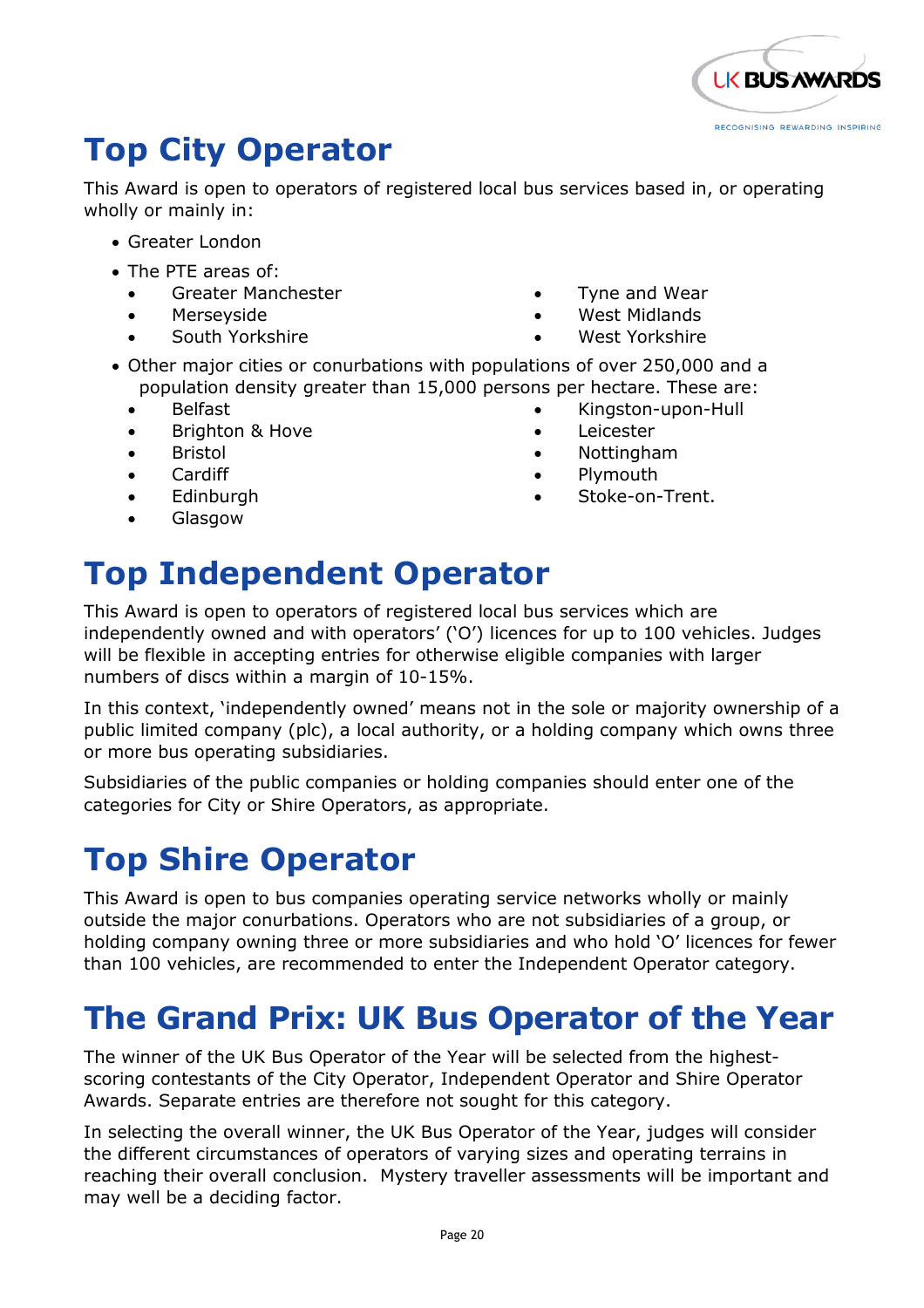

### **Unsung Heroes**

This category is for one or more individuals who perform supervisory or junior management roles in the bus industry and who are known for their hard-work, loyalty and devotion to duty. Unsung Heroes are those who keep the wheels turning against all the odds. They often work for years with no recognition, save their own satisfaction in a service delivered and a job well done.

Anyone who has worked for a bus operator or local transport authority continuously for twelve months at the closing date of the competition, and who can show service in a management and/or supervisory role for more than five years, is eligible to be nominated. Nominations should come from senior managers as self-nomination is not appropriate for this category.

#### **Judging criteria**

The judges will be looking for nominations for exceptional individuals or teams which detail the nature and extent of the nominee(s) current responsibilities, and demonstrate a consistent record of achievement and commitment over an extended period of time. They want to know what makes the nominee(s) stand out from other employees and why they deserve the Unsung Heroes title.

#### **You must include**

You must confirm in the entry e-mail that the person(s) being nominated has/have given their consent to being entered, and the length of time the nominee(s) have been in their current role. This information will not be included in the word count for the entry.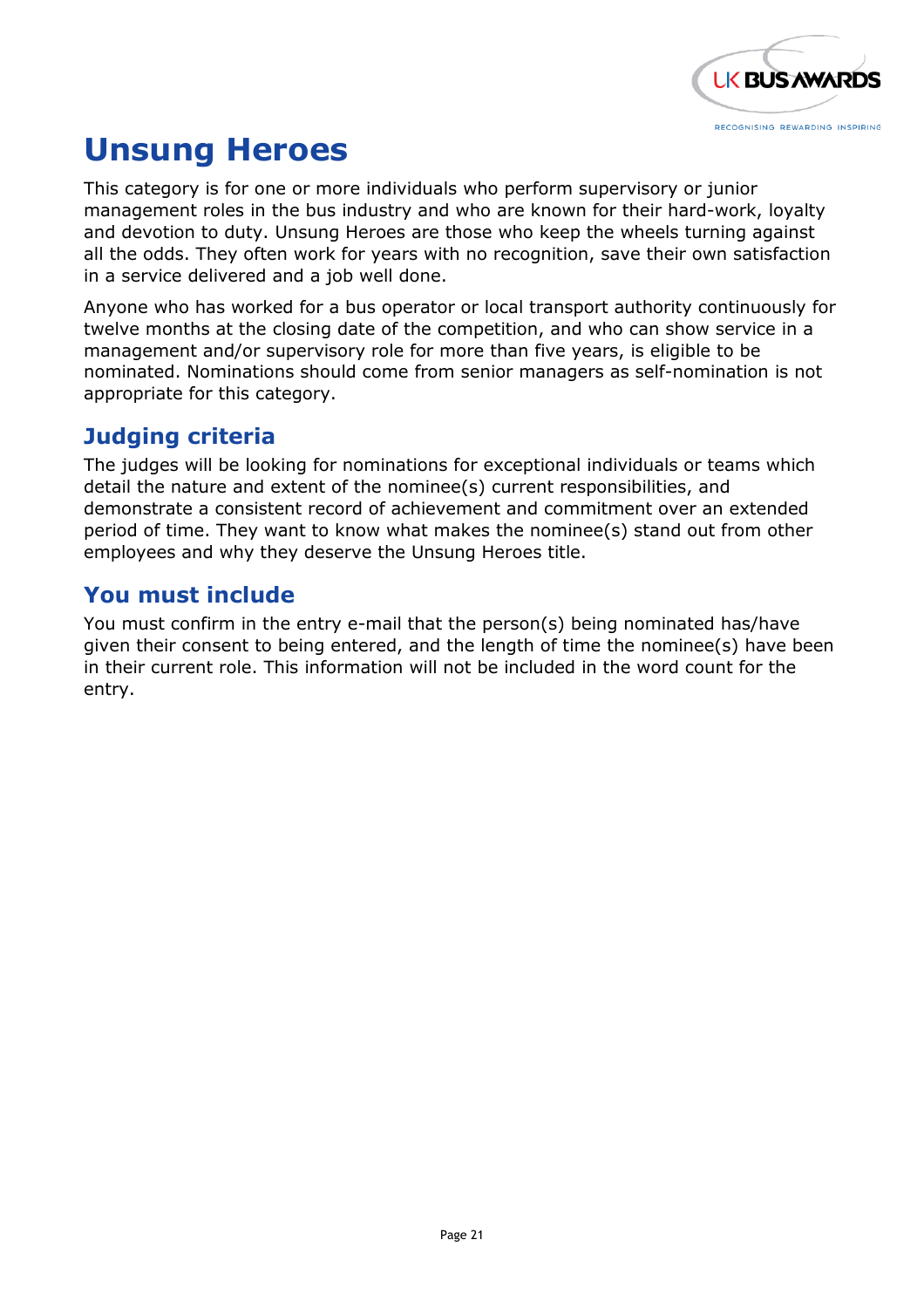

### **Young Manager of the Year**

This award is designed to recognise, reward and inspire management talent in the UK bus industry. Nominees must be able to demonstrate:

- an ability to manage complex tasks, people, processes and the environment in which their organisation operates
- effective communication skills with both staff and stakeholders
- a commitment to mentoring or other leadership activities
- the ability to perform to a budget.

The category is open to all managers who are under the age of 30 at the closing date of the competition and who have worked in their current capacity for a continuous period of not less than six months. Additionally, a young manager should:

- lead an organisation or major business unit in a professional capacity, or
- operate their own business employing more than five people, or
- work in a transport authority, government department or quasi non-governmental organisation with functional responsibility for more than five staff.

We welcome nominations from all eligible organisations, both of their own employees and of outstanding young managers with whom they work in partnership or as stakeholders. Self-nomination is not appropriate for this category. The consent of the person nominated must be obtained to their name being put forward.

### **Judging criteria**

The judges will be looking for exceptional young managers who can effectively manage people and processes and use excellent communication skills and financial control. They will seek evidence of successful mentoring and other leadership activities, and entries that demonstrate that the nominee has shown excellence in management and leadership. The judges will also be looking for potential to be one of the future leaders of the bus industry.

Short-listed finalists may, at the discretion of the judges, be invited for a discussion with the judges and be asked to give a ten minute presentation on the role of their organisation in the community and the wider transport market, or a topic of their choosing relevant to bus industry. Finalists can choose to attend in person or virtually.

#### **You must include**

You must confirm in the entry e-mail that the person being nominated has given their consent to being entered and that they meet the criteria set out in the description of the category. These confirmations will not be included in the word count for the entry.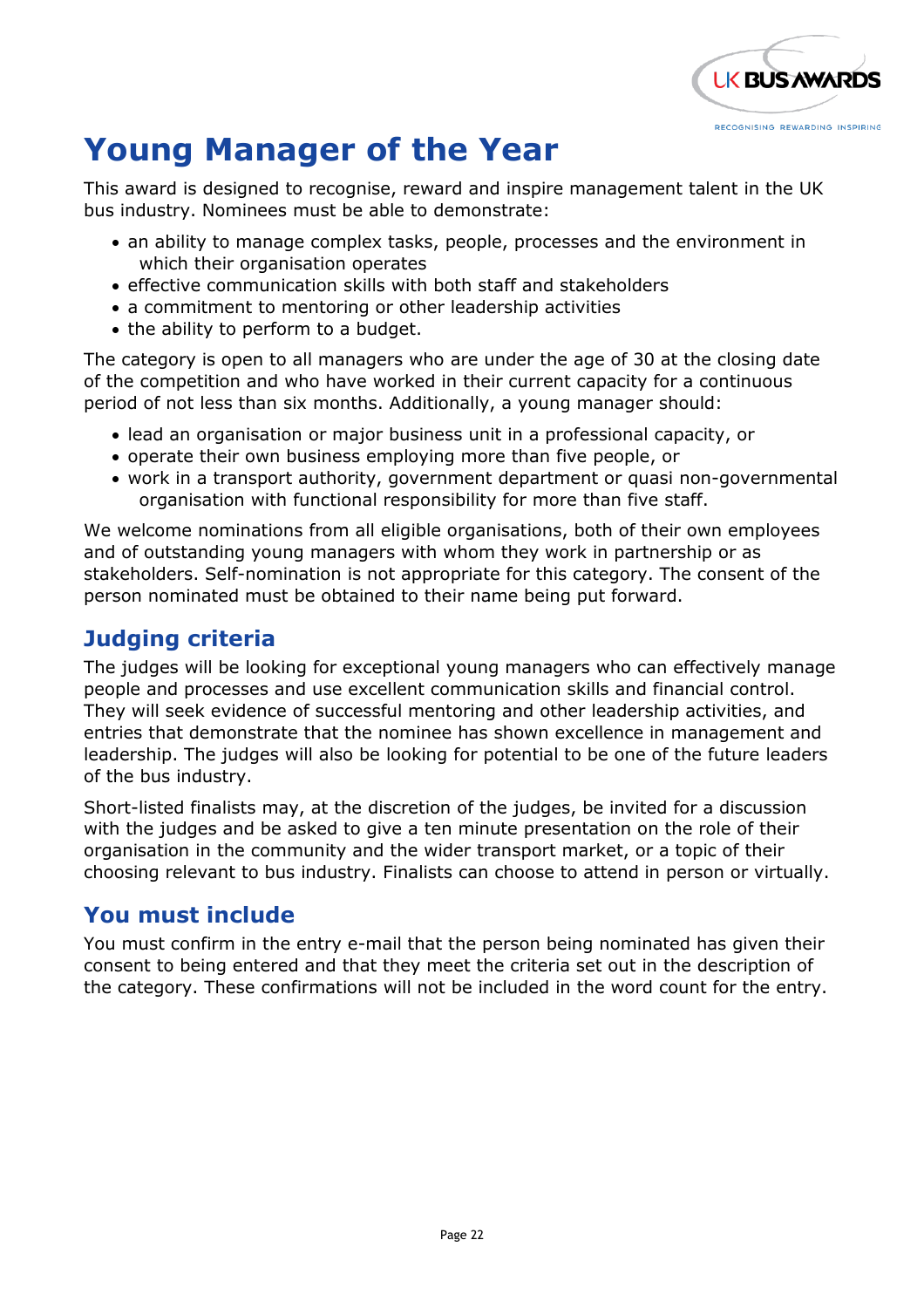

### **'None of the Above'**

This category was created during the pandemic and proved to be very popular, so once again we would like to hear about anything in the bus industry that deserves recognition and which is not covered by one of the preceding categories. We may decide that it does fit elsewhere, in which case we'll move it to the relevant category. If not, we'll leave it for the judges to consider alongside the other entries received. We want to hear about exceptional work in the bus industry and ensure it is recognised, rewarded and put forward to inspire others. This could be a one-off action by an individual or organisation, for example.

#### **Judging criteria**

The judges will consider all the entries, putting one against the other, and considering the wide range of nominations received, decide if one or more awards should be given and on what basis.